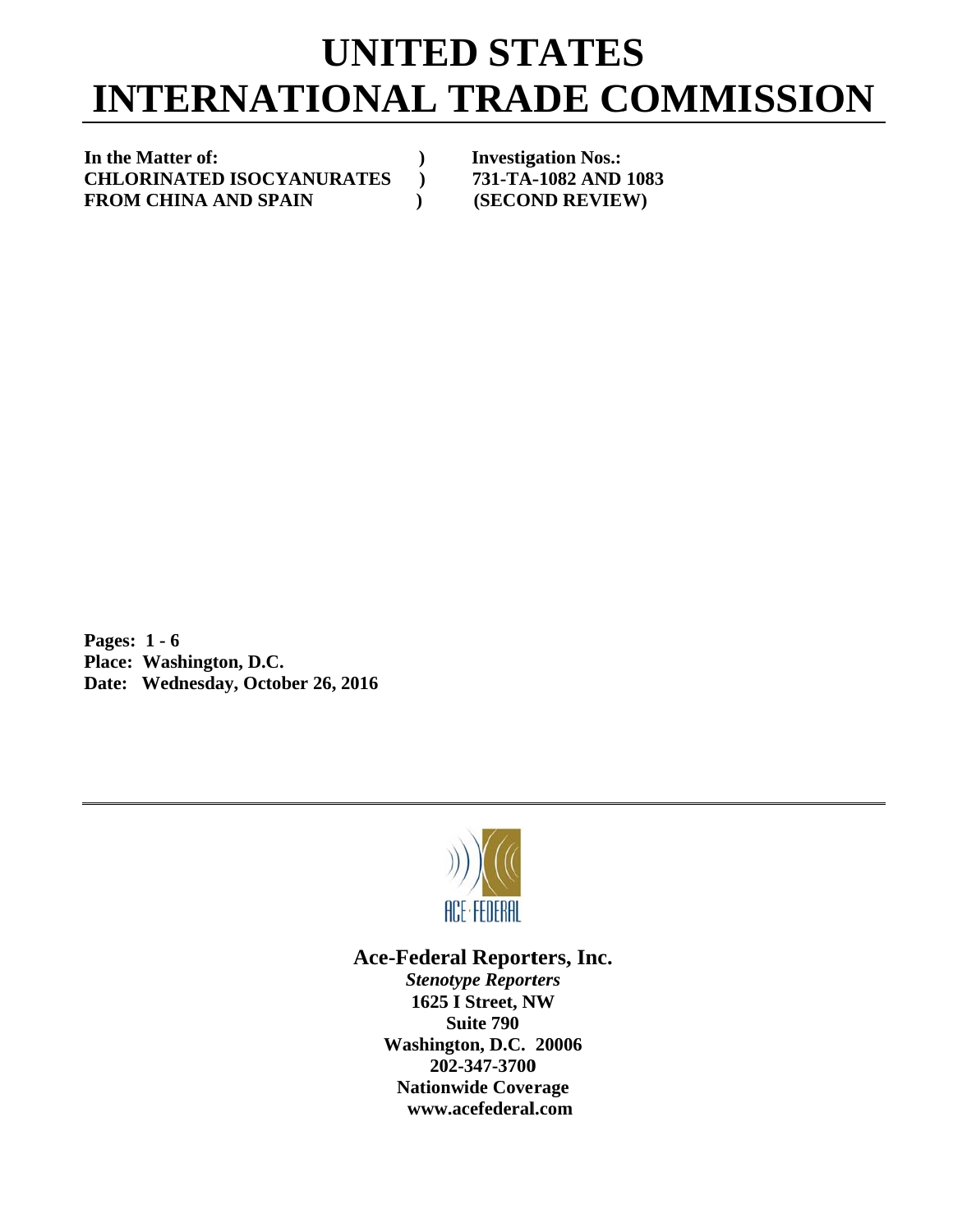1 THE UNITED STATES INTERNATIONAL TRADE COMMISSION 2 3 In the Matter of: (a) Investigation Nos.: 4 ) 731-TA-1082 and 731-TA-1083 5 CHLORINATED ISOCYANURATES ) (SECOND REVIEW) 6 FROM CHINA AND ) 7 SPAIN ) 8 Wednesday, October 26, 2016 9 Main Hearing Room (Room 101) 10 U.S. International 11 Trade Commission 12 500 E Street, S.W. 13 Washington, D.C. 14 The meeting, commenced, pursuant to notice, at 15 10:00 a.m., before the Commissioners of the United States 16 International Trade Commission, the Honorable Irving A. 17 Williamson, presiding. 18 19 20 21 22 23 24 25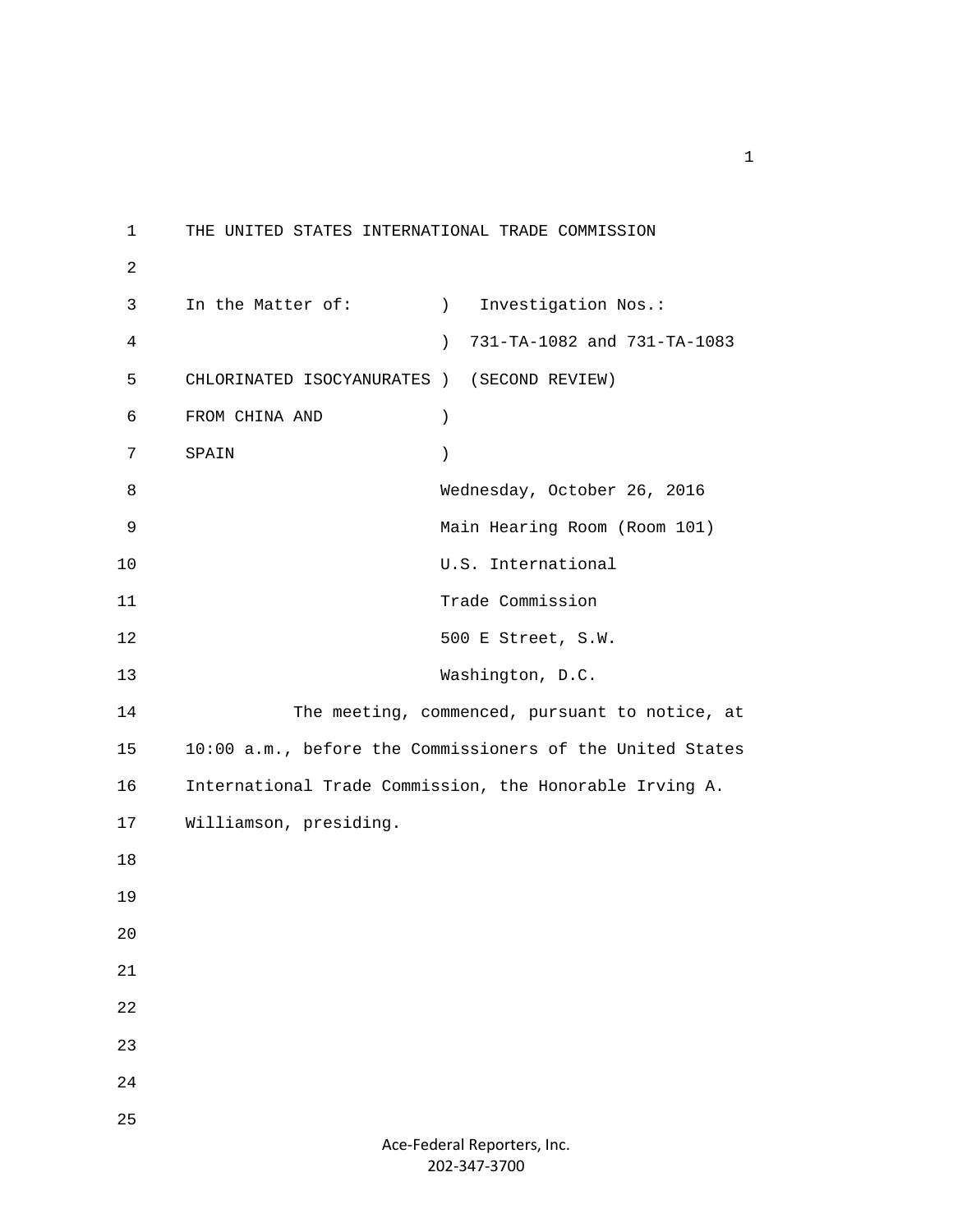## 1 APPEARANCES:

| $\overline{c}$ | On behalf of the International Trade Commission: |
|----------------|--------------------------------------------------|
| 3              | Commissioners:                                   |
| 4              | IRVING A. WILLIAMSON, CHAIRMAN (presiding)       |
| 5              | DAVID S. JOHANSON VICE CHAIRMAN                  |
| 6              | DEAN A. PINKERT, COMMISSIONER                    |
| 7              | MEREDITH M. BROADBENT, COMMISSIONER (via         |
| 8              | telephone)                                       |
| 9              | F. SCOTT KIEFF, COMMISSIONER (via telephone)     |
| 10             | RHONDA K. SCHMIDTLEIN, COMMISSIONER (via         |
| 11             | telephone)                                       |
| 12             |                                                  |
| 13             | Staff:                                           |
| 14             | CHRISTOPHER CASSISE, INVESTIGATOR                |
| 15             | CHRISTOPHER ROBINSON, INTERNATIONAL TRADE        |
| 16             | ANALYST                                          |
| 17             | TANA FARRINGTON, INTERNATIONAL ECONOMIST         |
| 18             | CHARLES YOST, ACCOUNTANT/AUDITOR                 |
| 19             | JANE DEMPSEY, ATTORNEY/ADVISOR                   |
| 20             | RUSSELL DUNCAN, STATISTICIAN                     |
| 21             | ELIZABETH HAINES, SUPERVISORY INVESTIGATOR       |
| 22             | WILLIAM R. BISHOP, SUPERVISORY HEARINGS AND      |
| 23             | INFORMATION OFFICER                              |
| 24             | SHARON BELLAMY, RECORDS MANAGEMENT SPECIALIST    |
| 25             |                                                  |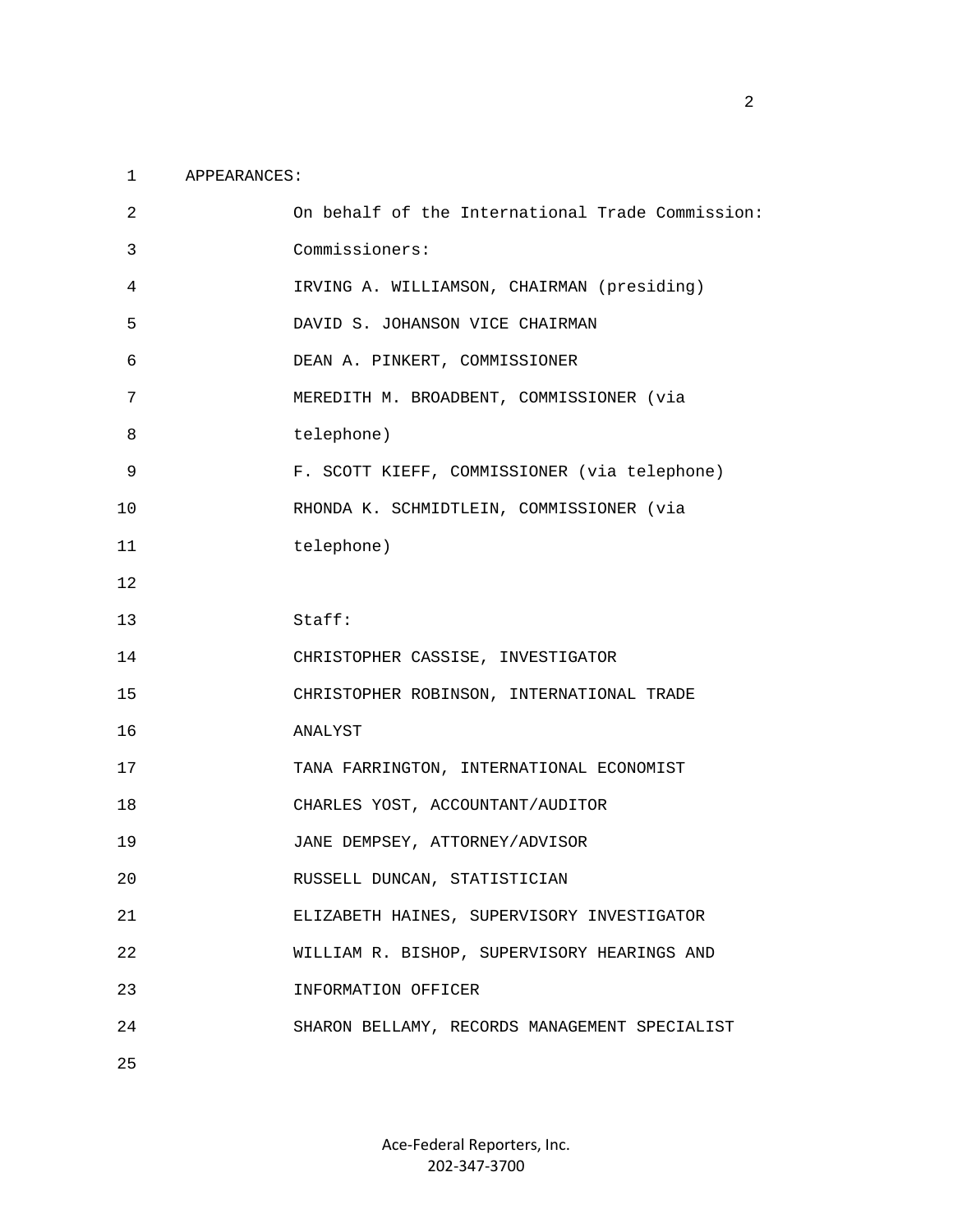| $\mathbf 1$ | PROCEEDING                                                   |
|-------------|--------------------------------------------------------------|
| 2           | (10:04 a.m.)                                                 |
| 3           | CHAIRMAN WILLIAMSON: Good morning. This meeting              |
| 4           | of the U.S. International Trade Commission will now come to  |
| 5           | order.                                                       |
| 6           | Welcome to Commissioners Broadbent and Kieff who             |
| 7           | are participating by telephone, and Commissioner Schmidtlein |
| 8           | when she joins us.                                           |
| 9           | I understand that there are no agendas for future            |
| 10          | meetings, minutes, ratification lists, or outstanding Action |
| 11          | Jackets to consider.                                         |
| 12          | Next we turn to the vote in Investigation Numbers            |
| 13          | 731-TA-1082 and 1083 (Second Review) (Chlorinated            |
| 14          | Isocyanurates from China and Spain.)                         |
| 15          | Welcome to Ms. Haines and the staff who                      |
| 16          | participated in these investigations.                        |
| 17          | Are there any questions for the staff?                       |
| 18          | (No response.)                                               |
| 19          | CHAIRMAN WILLIAMSON: Are there any additions or              |
| 20          | corrections to the staff report?                             |
| 21          | MS. HAINES: Elizabeth Haines. There are no                   |
| 22          | additions or revisions to the staff report.                  |
| 23          | CHAIRMAN WILLIAMSON: Thank you.                              |
| 24          | Is there any objection to approval of the staff              |
| 25          | report?                                                      |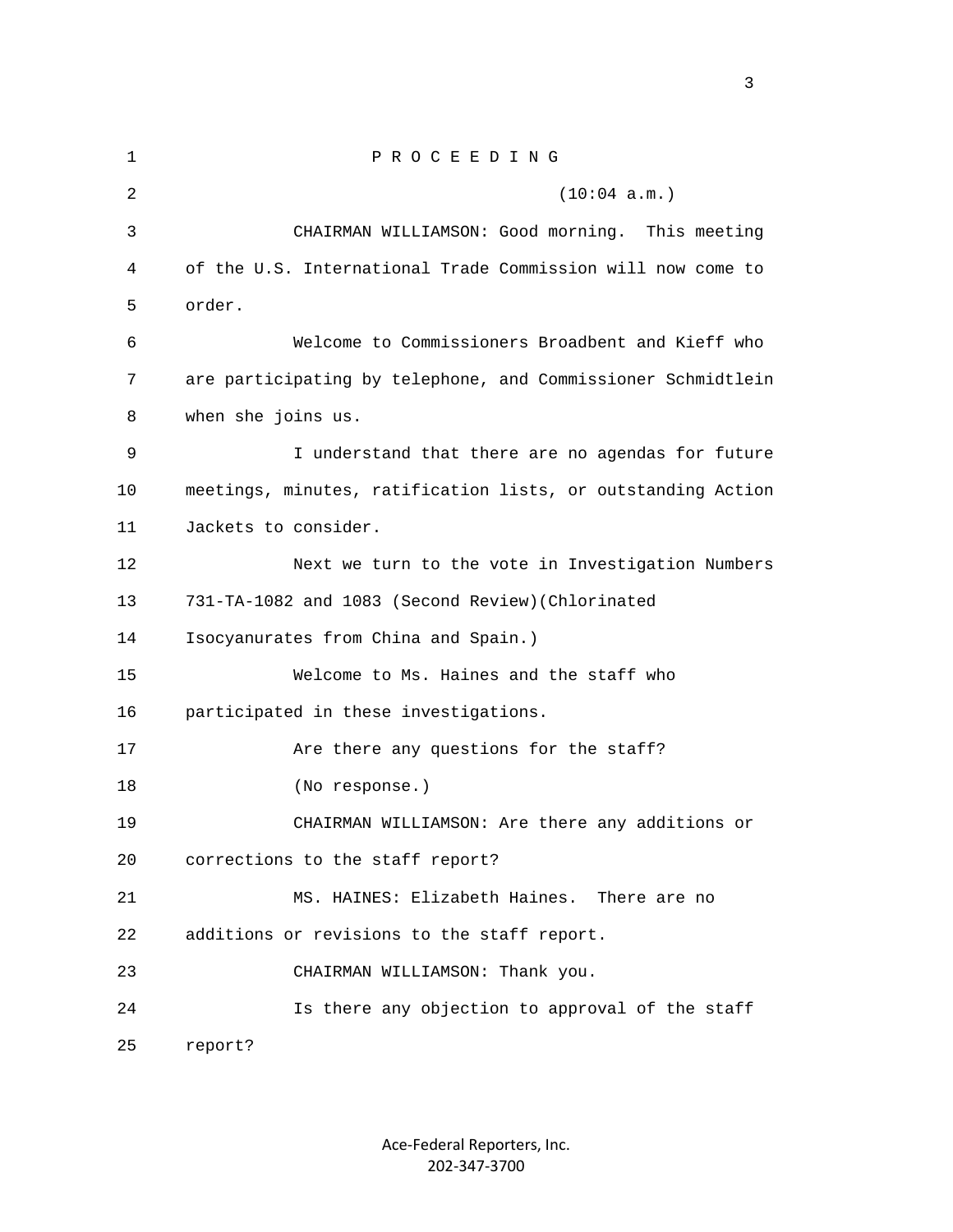1 (No response.) 2 CHAIRMAN WILLIAMSON: Hearing none, it is 3 approved. 4 Mr. Secretary, will you please call the roll? 5 MR. BISHOP: Commissioner Pinkert. 6 COMMISSIONER PINKERT: I vote in the affirmative. 7 MR. BISHOP: Commissioner Williamson. 8 COMMISSIONER WILLIAMSON: I vote in the 9 affirmative. 10 MR. BISHOP: Commissioner Johanson. 11 COMMISSIONER JOHANSON: I vote in the affirmative. 12 MR. BISHOP: Commissioner Kieff. 13 COMMISSIONER KIEFF (By telephone): I vote in the 14 affirmative. 15 MR. BISHOP: Commissioner Broadbent. 16 COMMISSIONER BROADBENT (By telephone): I vote in 17 the affirmative. 18 CHAIRMAN WILLIAMSON: Okay, thank you. 19 MR. BISHOP: Mr. Chairman, that concludes the vote 20 at this time. I will announce the results as soon as we are 21 able to capture Commissioner Schmidtlein's vote. 22 CHAIRMAN WILLIAMSON: Okay. We will recess the 23 meeting now, but before doing that: 24 Further information regarding these 25 determinations will be in the press release. The views of

> Ace‐Federal Reporters, Inc. 202‐347‐3700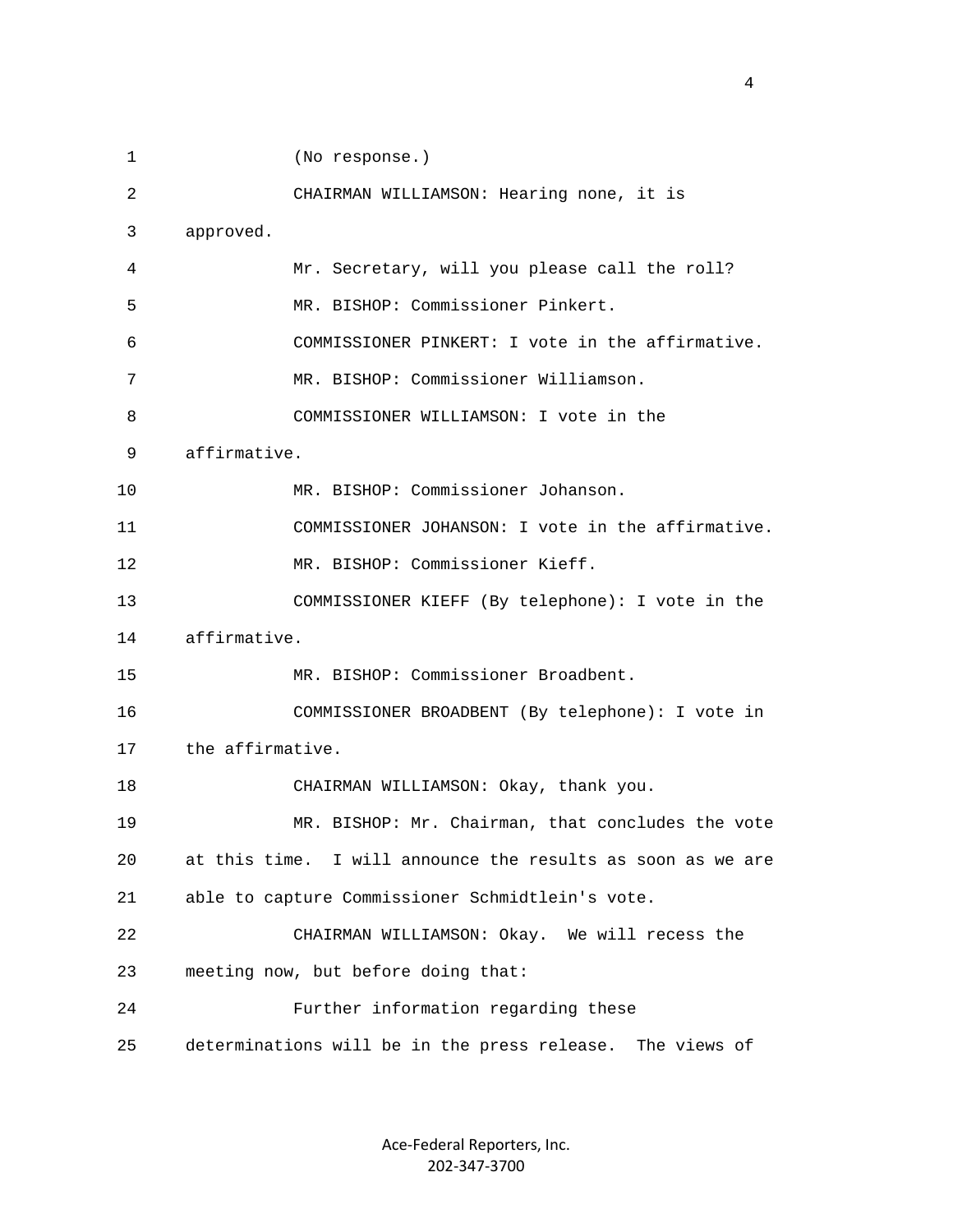1 the Commission are currently scheduled to be completed and 2 filed on November 16, 2016.

 3 And also I want to thank all the staff who 4 participated in these investigations. 5 We will recess the meeting now. Thank you. 6 (Whereupon, the meeting was recessed, to 7 reconvene at 10:12 a.m., this same day.) 8 CHAIRMAN WILLIAMSON: We will now resume the roll 9 call, Mr. Secretary, and continue the vote on Investigation 10 Numbers 731-TA-1082 and 1083 (Second Review) (Chlorinated 11 Isocyanurates from China and Spain.) 12 MR. BISHOP: Commissioner Schmidtlein, would you 13 please cast your vote? 14 COMMISSIONER SCHMIDTLEIN (By phone): I vote in 15 the affirmative. 16 MR. BISHOP: Mr. Chairman, the Commission has 17 reached affirmative determinations. 18 CHAIRMAN WILLIAMSON: Thank you, Mr. Secretary. 19 This meeting will now be adjourned. 20 (Whereupon, at 10:12 a.m., Wednesday, October 26, 21 2016, the meeting was adjourned.) 22 23 24 25